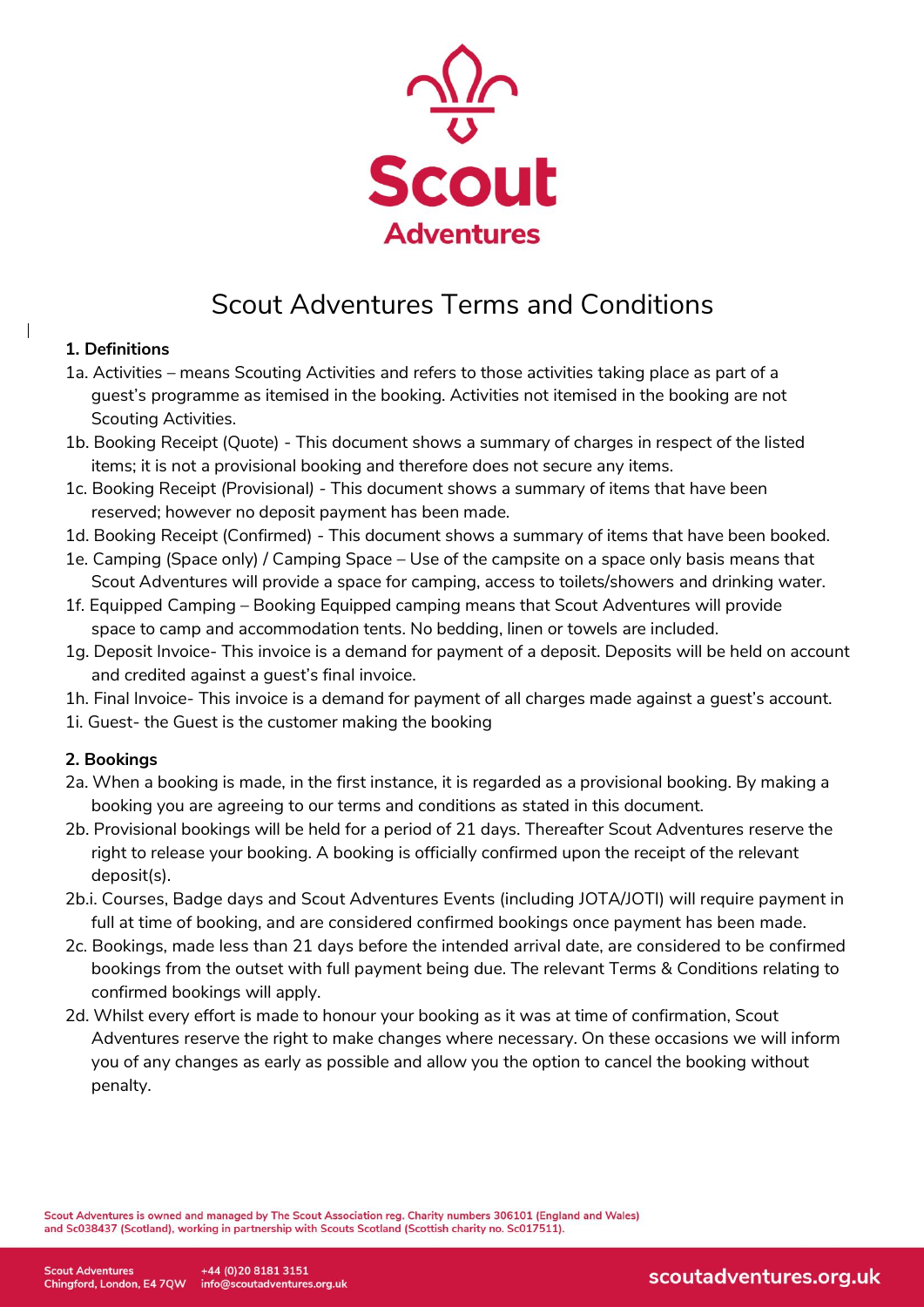

## **3. Finance**

- 3a. Deposits- A deposit of 20% is required to confirm every booking. This figure is based on the details of your booking at time of enquiry. All deposits are non-refundable.
- 3a.i. Courses, badge days and Scout Adventures Events will all require full payment upfront when booking. The cancellation policy below will apply with the exception that in the case of cancellation with more than 180 days, then no cancellation charge will apply.
- 3b. Balance Payments- Full payment is due prior to departure from any Scout Adventures centre. Failure to pay the balance of your booking before departure or to have made suitable arrangements for payment, will incur a 5% administration fee. In addition we may cancel any future bookings made by you or your group. Interest on unpaid debts will be charged from the due date at Bank of England Base Rate +8%.We reserve the right to enforce the Late Payment of Commercial Debts Act.
- 3c. Prices and charges are subject to change and are not necessarily those that were current at the time of making a booking. It is the responsibility of the group to check up-to-date prices with the relevant centre.

## **4. Cancellation**

- 4a. Any changes to or cancellation of a booking must be confirmed in writing or will not be valid.
- 4b. The Guest is entitled to cancel the booking in total or for any of the party member(s) subject to the Guest providing Scout Adventures with written notice and paying the following cancellation charges: 180 days or more = deposit only 60 days to 180 days = 50% of the total bill

60 days or less = 100% of total bill

4c. Cancellation charges apply to all items booked – including catering (where applicable), campsites, indoor accommodation and activities.

# **5. Supervision of minors**

- 5a. Adults accompanying the group agree to act in loco parentis at all times. Scout Adventures staff only provide instruction during activities and, where agreed, provide support to adults accompanying the group outside of these times.
- 5b. Accompanying adults for each group should know the specific health and medical needs of their group members, and they should discuss these with the instructor at the start of the session.
- 5c. Failure to disclose medical and health needs of participants in advance may lead to the cancellation of your session. You would still be liable to pay for these sessions.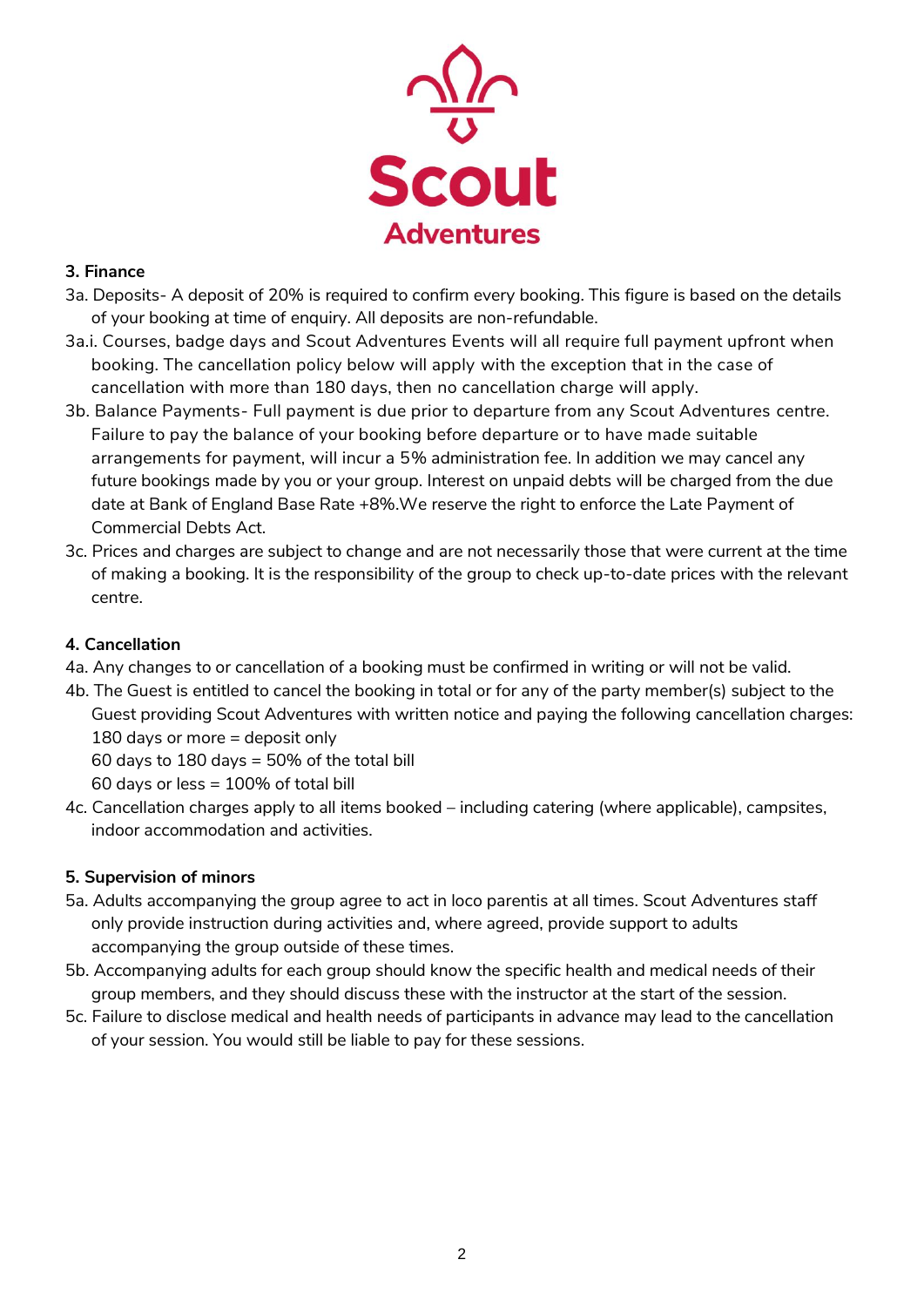

#### **6. The Centre, its facilities and services**

- 6a. Upon arrival the Group Leader must check in at reception as soon as possible.
- 6b. Scout Adventures reserve the right to charge groups for any damage caused to buildings and/or equipment caused by members of your group during your stay.
- 6c. Scout Adventures reserve the right to charge a cleaning fee if a group leaves any area in an unreasonable state of cleanliness.
- 6d. Use of the centre and facilities is subject to your agreement to follow the "site rules", and includes taking all reasonable steps to minimise disturbance to other guests
- 6e. Site rules for specific centres are available on request. It is the guest's responsibility to ensure they have read and understood the site rules.
- 6f. All itineraries and programmes are subject to alteration due to weather and/or operational factors. In this event we will inform you as soon as is reasonably possible.
- 6g. All groups visiting a Scout Adventures centre agree to abide by the Scout Associations Health & Safety and Child Protection policy. Copies of this information are available on request, it is the guest's obligation to ensure this is read and understood prior to arrival.

#### **7. Accommodation**

- 7a. Dependent on the centre, campsites and buildings have a maximum capacity and minimum charge.
- 7b. Each campsite and building is subject to the relevant minimum charge.

## **8. Duration of stay**

- 8a. All campsites and buildings are booked per night.
- 8b. Arrival and departure dates/times are shown on your booking documentation.
- 8c. It is the responsibility of the guest to ensure that their planned itinerary matches the arrival and departure time they have booked for. Arrival or departures outside of these times must be agreed in writing and may be subject to further charges.

#### **9. Promotional and Marketing**

9a. At certain times Scout Adventures commission professional photographers and videographers to take pictures/videos at our centres for use in promotional material. If any members of your group do not want to appear in any such photography they should notify us prior to their visit and advise the Duty Manager at the centre upon arrival.

#### **10. Force Majeure**

10a. Scout Adventures shall not be liable for any delay in performing or failure to perform any obligation or alterations and cancellations due to any cause beyond Scout Adventures reasonable control including strikes, lock outs, labour disputes, acts of God, war, riot, civil commotion, terrorism, malicious damage, threats to safety, compliance with any law or governmental order, rule, regulation, or direction, accident, environmental contamination, pandemic, outbreak of disease, breakdown of plant or machinery, fire, flood, storm, difficulty or increased expense in obtaining staff, materials, goods or raw materials in connection with the performance of this agreement.